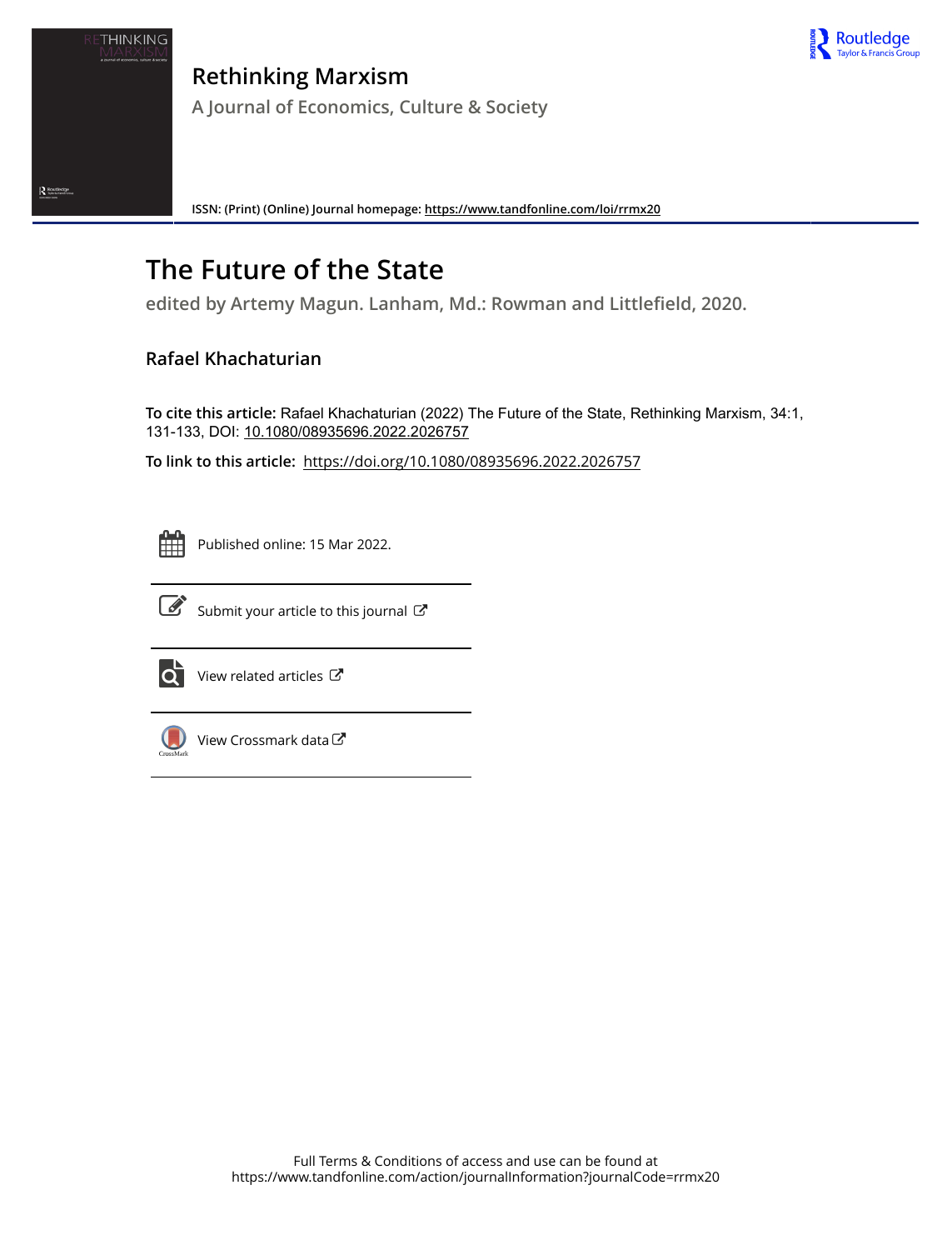The Future of the State, edited by Artemy Magun. Lanham, Md.: Rowman and Littlefield, 2020.

## Rafael Khachaturian

Interest in the state is once again growing in contemporary critical theory, prompted by changes in state power in the neoliberal period and by decentralized social movements' inability to meaningfully impact state policy or carve out autonomous spaces beyond the state's reach. Noting this period of reflexive antistatism since the turn of the millennium, the edited volume The Future of the State rests on two key premises: first, that the ongoing crisis is not just that of the neoliberal state but of the very concept of the state; and second, that the radical Left lacks an affirmative theory of state power and how to exercise it. In the introduction, volume editor Artemy Magun thus points to a project of reviving a theory of the democratic polity and of a possible "state of the future."

Key Words: Antistatism, Capitalism, Globalism, Leftist Theory, Neoliberal State

Interest in the state is once again growing in contemporary critical theory, prompted by changes in state power in the neoliberal period and by decentralized social movements' inability to either meaningfully impact state policy or carve out autonomous spaces beyond the state's reach. Noting this long period of reflexive antistatism since the turn of the millennium, the edited volume The Future of the State rests on two key premises: first, that the crisis we are undergoing is not just one of the neoliberal state but of the very concept of the state; and second, that the radical Left lacks an affirmative theory of state power and how to exercise it. In the introduction, volume editor Artemy Magun thus points to a project of reviving a theory of the democratic polity and of a possible "state of the future."

The goal of recovering the positive aspects of the state distinguishes this volume in today's context. It is framed as moving beyond both neo-Weberian and neo-Marxist approaches to the state, which share a suspicion of the Hegelian dialectical perspective that the volume seeks to advance. As Magun writes, the latter entails returning to a notion of "the state as a vertical apparatus of power by reintroducing the democratic negativity and even anarchy" back into its framework and reconciling the two through new institutional and juridical relations (9). Such a dialectical theory of the state would thus represent "an ideal constitution, combining both a strong authority and powerful popular participation" (19).

One of the upsides of the volume is its breadth of perspectives, which illustrate the ambiguous and contested nature of the state as a concept. Another is its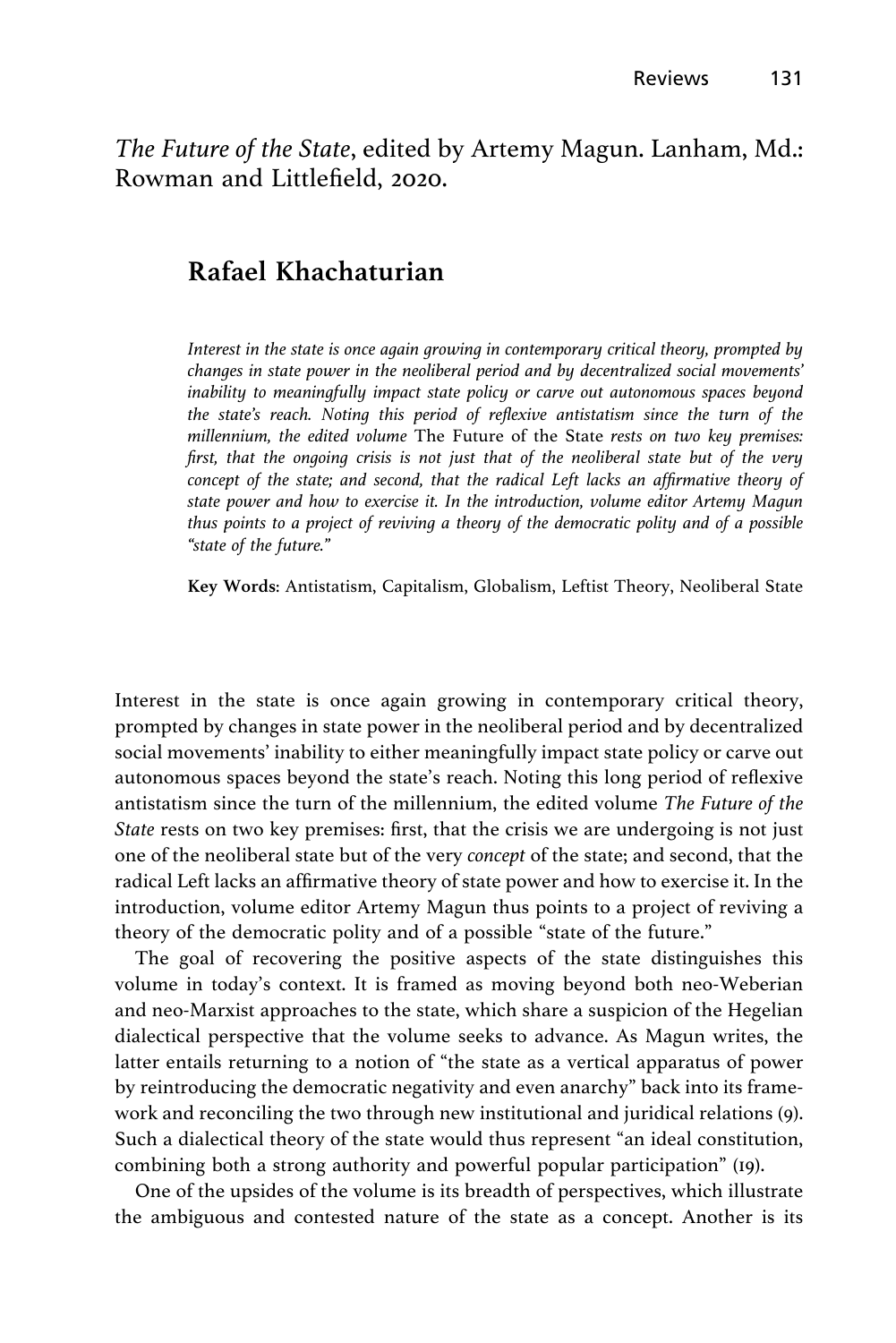international scope, by which it expands discussions of state theory beyond the current North American revival. Here, the problem of rethinking the nature and goal of the state is tackled through a variety of intellectual positions, including Frankfurt School critical theory, post-Lacanian Hegelianism, neo-Marxism and Leninism, and contemporary radical democracy. The subjects covered include popular sovereignty and constituent power, the relationship between the state and social movements, the international dimensions of the state, and the possibilities for a democratic "state" or communism. And while it is impossible to systematically discuss every contribution, three observations represent fruitful starting points for future debates: the state/society binary, the political subject, and the possible transformation or overcoming of the state.

First, as several of the essays note, the neoliberal era has increasingly strained the dichotomy of state and society. The tension between these concepts has been one of the hallmarks of modern political theory, with each concept deriving its own fixed meaning and stability through opposition to the other. However, the representation of the state as an impersonal public power is an ideological construct, and the line between it and society has always been based on the balance of social forces and thus subject to contestation. If one of the products of neoliberalism has been, as Ajay Singh Chaudhary puts it, a "global Behemoth" characterized by waning state sovereignty and instrumentalization by global capital (153), then we must reflect on how to possibly reassert and expose the state's underlying complicity (per Maria Kochkina) in perpetuating this order. "Exposing" the state in this manner may be an important step in reasserting it as the site of political conflict and struggle.

Second, the volume's contributions largely share the assumption that the development of contemporary capitalism on a global scale has problematized traditional class categories, far outpacing the process of revolutionary subject formation. Even if its contours are "reextracted" from the global society of the neoliberal order, we cannot assume as a given the immanence of a revolutionary class able to seize the state. Instead, we must reimagine what it means to claim the mantle of popular power today, not simply against the state but through and over it. The volume's responses to this dilemma span from Olga Bashkina's reexamination of French theories of constituent power to Christian Sorace's argument for the demystification of parliamentary democracy to Panagiotis Sotiris's case for reimagining dual power as new experiments in popular power and workers' selfmanagement and control. In all cases the challenge is to grasp in materialist terms the ambiguous role of the state in the project of constructing a new Modern Prince understood as what Sotiris describes as "the entire complex of the theoretical and practical activities that emerge out of the subaltern classes in their struggle for integral autonomy and hegemony" (106).

And third is global capitalism's disruption of teleological and stageist understandings of transitions from capitalism to socialism and communism, in which the matter of transforming or overcoming the state remains an open question.